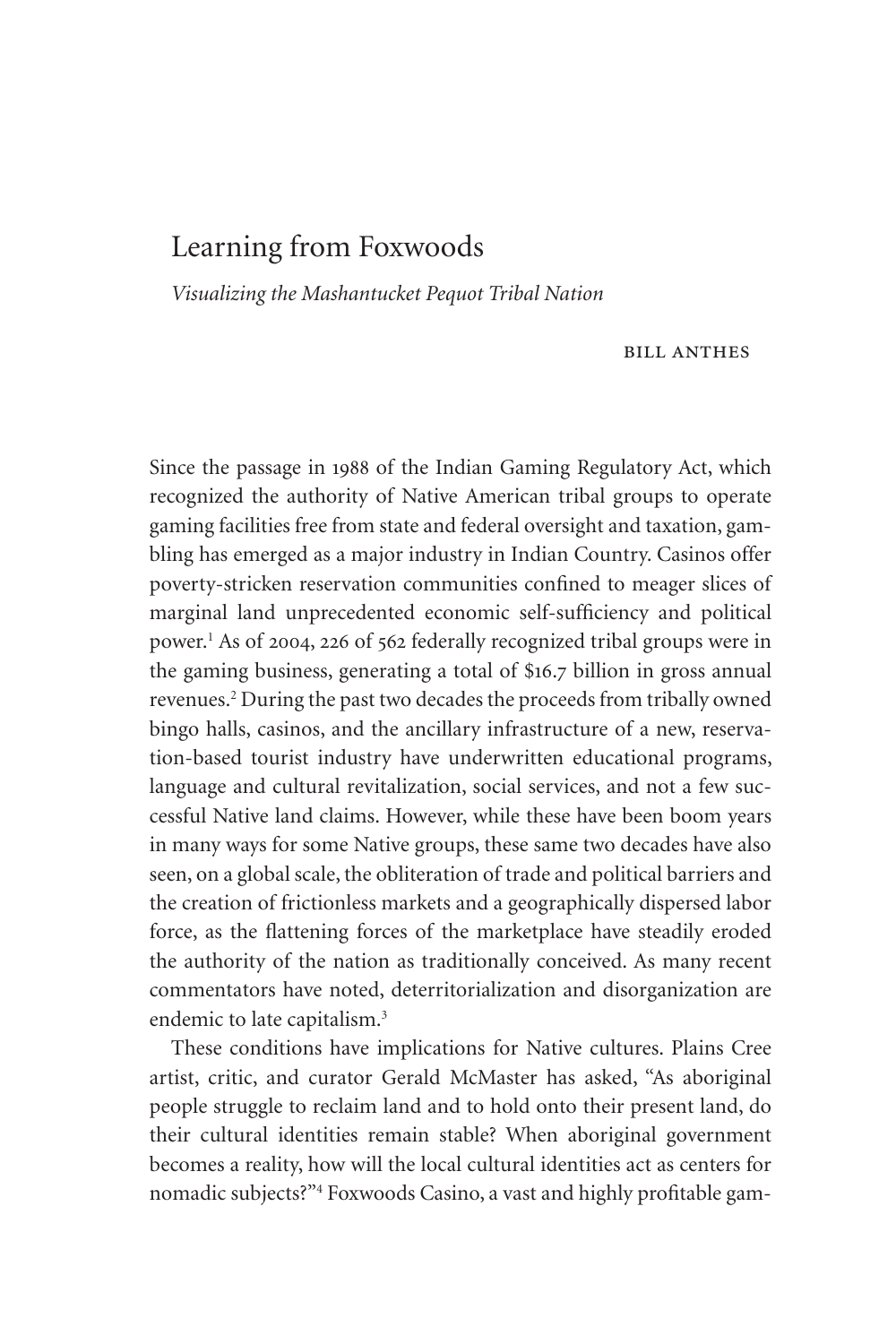ing, resort, and entertainment complex on the Mashantucket Pequot Tribal Nation in southwestern Connecticut, might serve as a test case for McMaster's question. Initial financing for Foxwoods was provided for the Pequots by Lim Goh Tong, a Chinese Malaysian businessman and investor whose Kuala Lumpur–based corporation is known for having developed Genting Highlands, the largest casino, resort, and entertainment complex in Southeast Asia.<sup>5</sup> But rather than being deterritorialized by mortgaging their nationhood to overseas investors, the Pequots have managed to harness the centrifugal forces of the global marketplace to shore up their own centripetal claims to a place-based identity, pouring casino profits into an impressive array of community-building projects. The Pequots have succeeded in turning precisely those economic forces that have devastated so many other rural and traditional communities to their own advantage. In what follows I examine how the Pequots have embraced multinational corporations and the boundless international space of late capitalism to underwrite their exemption from state and local authority and shore up an expression of tribal sovereignty and the bounded space of the reservation. I analyze how Pequot nationhood is given visual form at Foxwoods Casino and consider why and for whom such representations are staged.

## visualizing pequot ascendancy

The *Rainmaker* is a twelve-foot-tall, forty-five-hundred-pound, cast translucent-polyurethane sculpture of a well-muscled and formidable Native American hunter, bow drawn and aimed heavenward. The hunter crouches on one knee, shirtless and dressed in breechcloth and moccasins, on a rocky outcropping that rises from a shallow pool amid a grove of artificial trees in a sky-lit atrium at the center of Foxwoods. Much like the famous talking sculptures that tell the story of Atlantis in the forum shops at Caesars Palace in Las Vegas, the *Rainmaker* comes to life in an hourly fog and light show. A recorded narration relates the saga of the Pequots, on whose land the *Rainmaker* kneels. Over the din of slot machines and table games and the clatter of the nearby all-you-can-eat buffet, a solemn voice recounts the story of the glaciers that once covered the region, their gradual thaw, the coming of flora and fauna, and the arrival of the "Ancient Ones," the ancestors of the Pequots—nomadic hunters and gatherers who settled in what is now Long Island Sound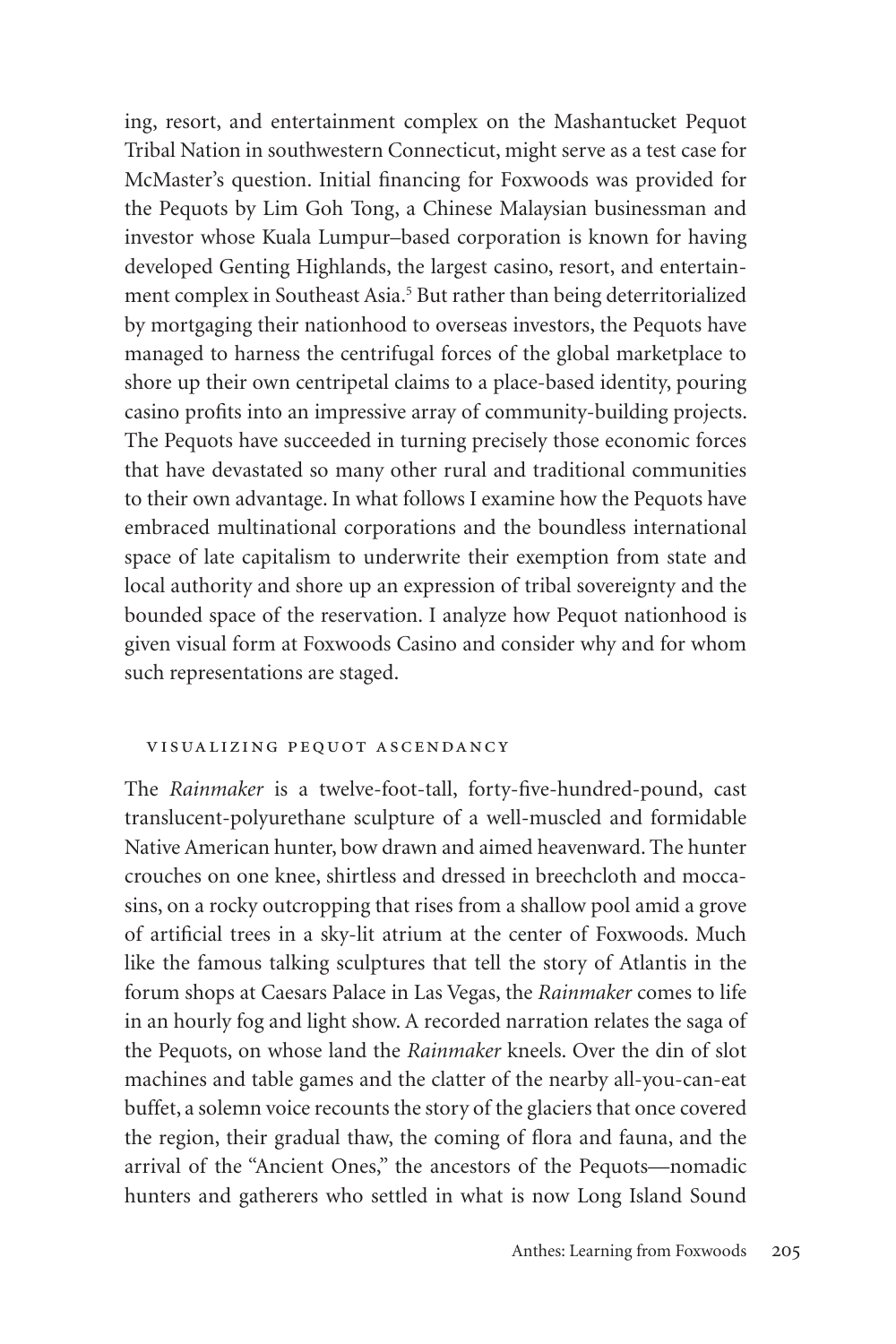and founded a civilization. At the end of the story a laser beam shoots from the tip of the *Rainmaker*'s arrow, causing a momentary downpour that cascades through the branches of the surrounding trees and into the fountain below, full of coins and tokens.

Recently, I sat eating dinner and reading in the Festival Buffet at Foxwoods across a busy concourse from the *Rainmaker*. "What are you reading?" my waitress asked. I showed her the cover of the book. "A history of the Pequots," I answered. My waitress—not Pequot herself but an employee of the tribe—thought for a moment and replied, "They were wiped out." But of course the Pequots are here today, as the *Rainmaker* and the surrounding resort attest. Even in the noisy environs of a casino it seems clear that the *Rainmaker* and its accompanying sound-and-light show are intended as a symbol of the statement of the perseverance of the Pequot nation. Nearly a casualty of a Colonial era war of extermination, the Pequots dodged historical oblivion to emerge as the wealthiest Indian tribe in North America (and likely the wealthiest indigenous group in the world). With more than thirteen thousand employees, Foxwoods is the second largest employer in Connecticut and a leader in the growing service economy, regularly recruiting seasonal workers from Europe and Latin America.<sup>6</sup> Since opening in 1986 as a high-stakes bingo hall, Foxwoods has grown to include multiple gaming rooms (featuring over 7,400 slot machines and 380 table games), 26 restaurants, shops, entertainment venues and nightclubs, an arcade, a salon and spa, and a new golf resort and private golf club as well as over 1,400 hotel rooms. The contemporary Pequots are the beneficiaries of a convergence of legal gains by Native North American tribes in the 1970s and 1980s. Geography has also helped. Located in Ledyard, Connecticut, the 1,250-acre Mashantucket Pequot reservation is a two-hour drive from the cities of Boston and New York City. At 4.7 million square feet, with over a billion dollars in annual revenues, Foxwoods is the largest and most profitable casino in the world and is wholly owned and operated by the Mashantucket Pequot Tribal Nation.

But if the *Rainmaker* is a statement of Pequot perseverance and ascendancy, it might also be seen as a vexing monument. The polyurethane primitive claims pride of place among a host of representations of Native American culture and identity that, recent commentators have noted, can be described as Pan-Indian at best, pandering at worst.<sup>7</sup> Indeed, Foxwoods offers to the observer a dizzying visual experience. When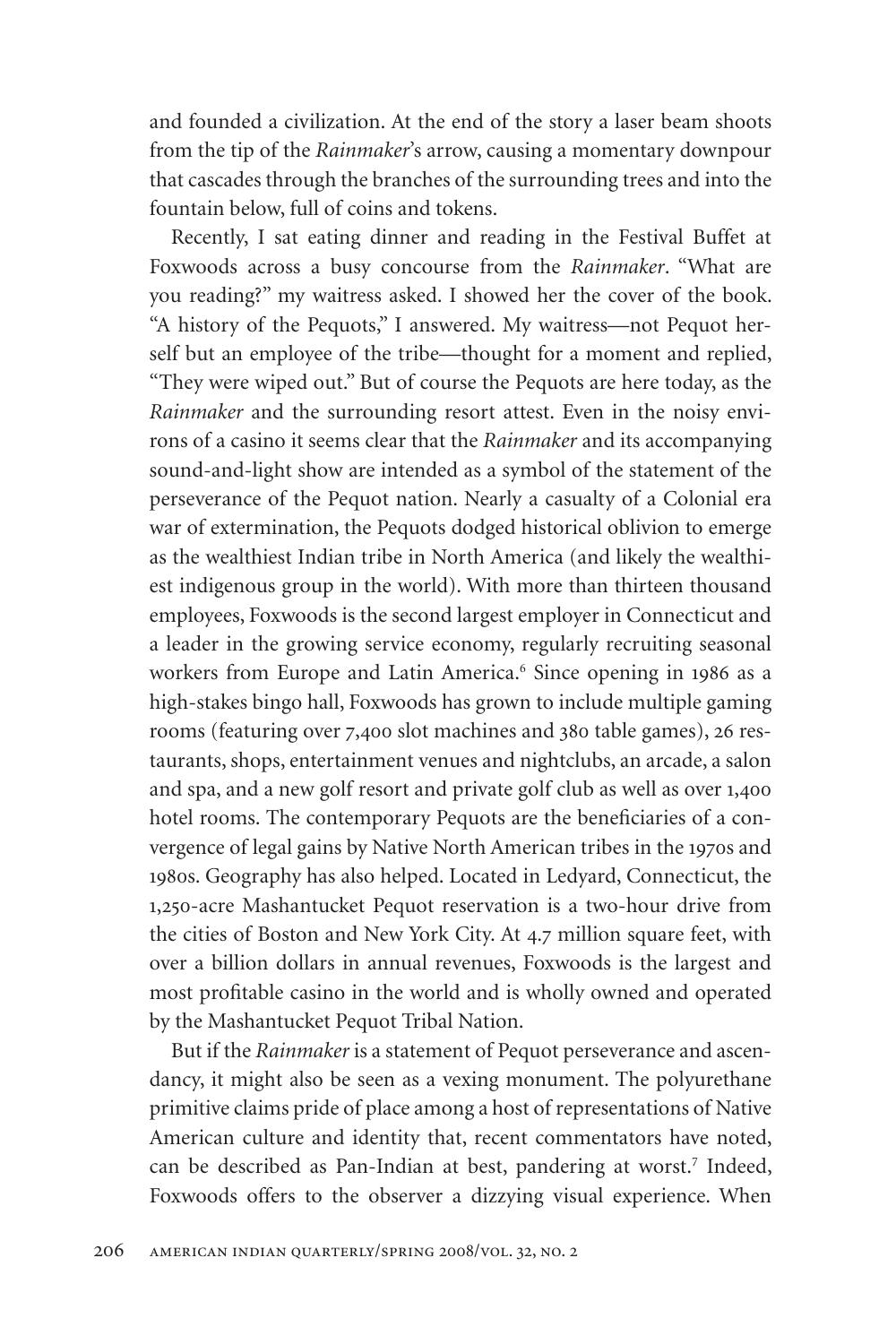the resort opened its doors in 1992, for example, the cocktail waitresses plied their trade in buckskin dresses and single-feather headdresses à la Pocahontas.8 Public areas are made to look like a postcard-quaint Main Street, a little like Disneyland's Main Street USA, but, more specifically, these spaces also recall the nearby villages and towns of Mystic, Ledyard, North Stonington, and New London, although cleaned up and much livelier than these down-on-their-luck remnants of New England's commercial and industrial heyday. The numerous areas for shopping, eating, and walking are filled with light from floor to ceiling windows that open onto sweeping views of the forested landscape of the reservation. Real and artificial flora and fauna abound. Shrubs fill planters, and artificial maples, oaks, and pines stand in for columns and piers. Oversized (artificial) trout swim in crystal-clear streams.On the main shopping concourse a store called Native Nations sells Indian-made merchandise, including T-shirts and baseball caps, compact disks of powwow drums and flute music, baskets and pottery, salmon, sweetgrass incense, and buckskin jackets and moccasins. Elsewhere in the galleria museum-style glass display cases exhibit traditional arts from the Trans-Mississippi West and the Southwest. Throughout the resort visitors encounter a collection of large, figurative bronze sculptures by celebrated Native American artists Bruce LaFountain (Ojibwe) and Allan Houser (Apache), one of whose sculptures served as the model for the *Rainmaker*.And with what is likely unintentional irony, a Plains-style beaded buckskin costume worn by (non-Indian) bassist Felix Pappalardi of the 1970s rock group Mountain is displayed at the Hard Rock Cafe on a mannequin in a glass case that recalls nothing so much as a natural history museum diorama.

There is, of course, a precedent for Native-themed tourism and the marketing of Indian kitsch in North America and Europe. Non-Indian entrepreneurs such as Fred Harvey, "plastic medicine men," and other pretenders have built careers and commercial empires on the appeal of Native American culture to non-Natives. At Foxwoods popular representations of Indianness are wielded by Native Americans and take their place in a rich history of Indians playing Indian—from the Wild West shows of the nineteenth century, to the Native actors employed in the early years of the film industry, to the Indian art markets of the contemporary Southwest. The images and performances of Native culture and identity on view at Foxwoods (and indeed visible at a host of tribal casinos and resorts that have emerged following the Pequots' example) are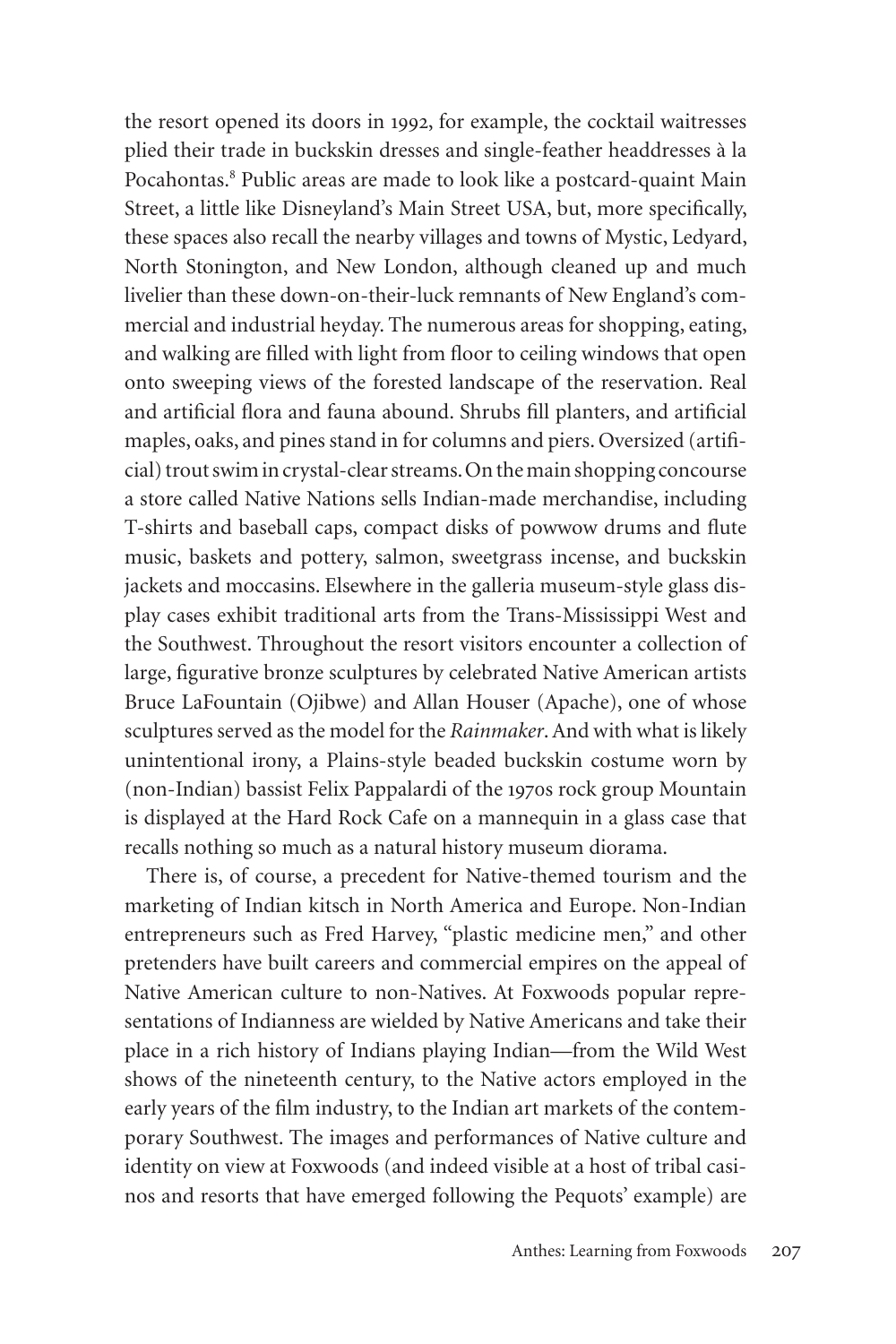ambivalent signs in a hugely lucrative business enterprise; Foxwoods is a glitzy, casino–cum–shopping mall–cum–theme park trading in familiar tropes of Indianness, owned by and operated for the benefit of Native Americans.If the Pequots are playing to (or are themselves constructing) consumers' expectations (that they are on Indian Land; that Indian art looks like this; or that Indian music sounds like this), they are also players in a long history of Native American participation—coerced as well as voluntary—in transnational circuits of production and exchange in which indigenous cultural heritage, cut loose from traditional senses of place, has become, in effect, portable—a global commodity.

Here we might turn again to the *Rainmaker* to ask just what this artwork—a plastic Indian in the middle of a casino—tells us about contemporary Pequot identity and nationhood and its endurance. Indeed, if the *Rainmaker* is a symbol of the contemporary Pequots, what does it mean to say that a people and a nation have endured? And what does it mean to say that the Pequots are a nation? Have the Pequots endured? The perception by some journalists and some Connecticut locals that the casino traffics in inauthentic kitsch has fueled speculation and charges that the Pequots are pretenders—not Native Americans but opportunistic "Casino-Americans."9 But notions of authenticity are confounded by the Pequots, a people whose link to the past was deliberately broken by English authorities in the Colonial period and repressed for over three centuries. Perhaps the preponderance at Foxwoods of stereotypical signs of Indianness embodies the constructedness of modern Pequot identity—or, rather, the modernity of the Pequots' reconstructed identity.

## nadir and revitalization

The Pequots' story of "rez to riches" is all the more impressive because it begins with one of the most notorious acts of genocide of the Colonial period—the Pequot "War," which nearly exterminated the tribe. The Pequots, with a population of approximately thirteen thousand at the beginning of the seventeenth century, were the most powerful Indian tribe in the Northeast, dominating their neighbors along Long Island Sound from their tribal base between the Thames and Pawcatuck rivers in what is now central Connecticut. Pequot hegemony was based on control of the production of "wampum"—beads made from the shells of whelks and quahogs that became increasingly important in the expanding fur trade.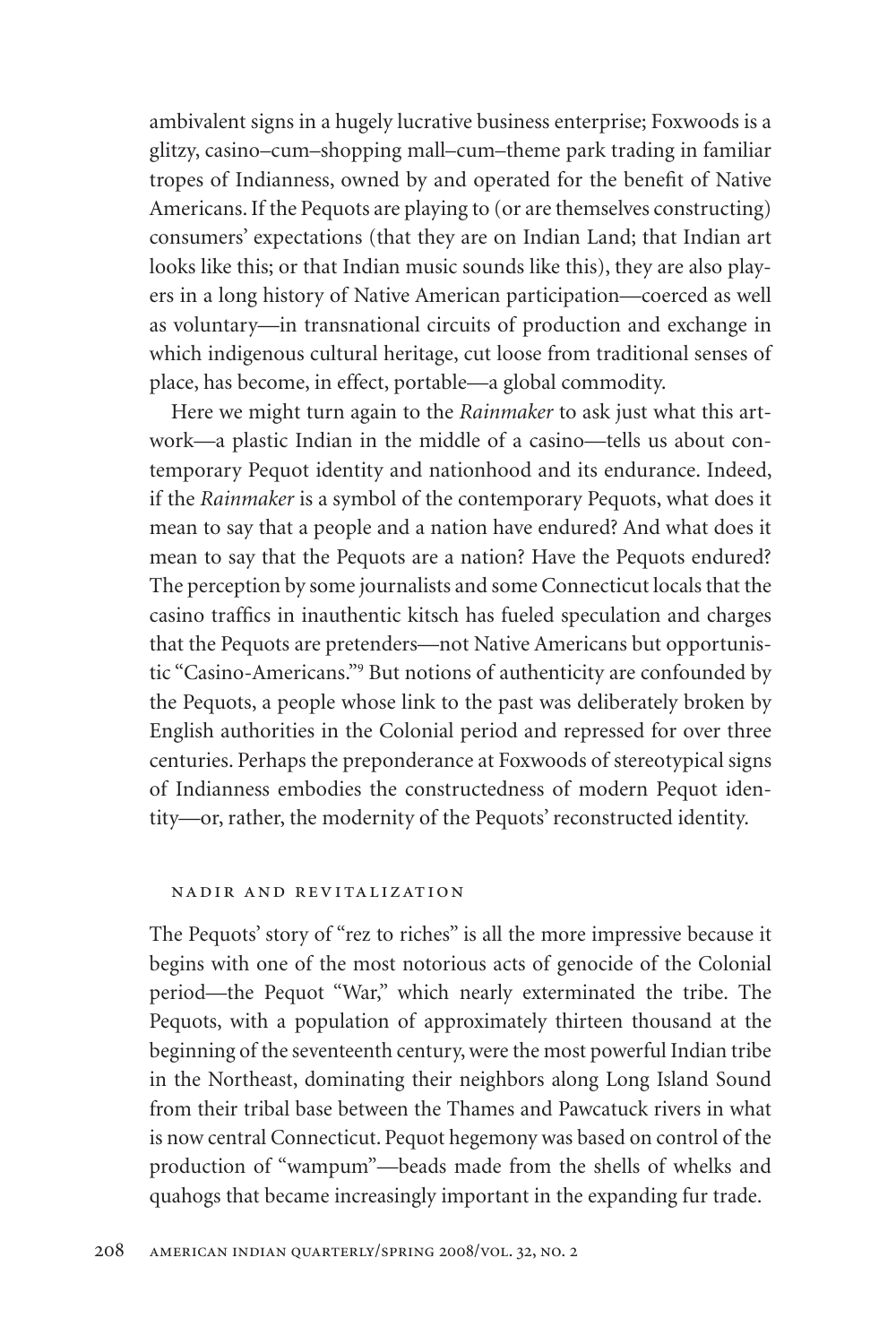The Pequots felt the first of several shocks when a host of European diseases decimated the northeastern tribes in the early 1600s, reducing Native populations by an estimated 55 to 95 percent. But even with their numbers diminished, the Pequots remained the dominant political power in southern New England. The pressures of increasing European settlement, however, brought the tribe into conflict with Dutch traders and English Puritans as well as with the neighboring Mohegans and Narragansetts, who joined forces with the Puritans to wage a brutal war of extermination on the Pequots. By September 1638, when the remaining Pequot sachems signed the Treaty of Hartford, only some one thousand remained. These survivors were parceled out as slaves to live among the English, the Mohegans, and the Narragansetts or were shipped to the Caribbean. Colonial authorities formally declared the Pequot nation "dissolved."Even the use of the name "Pequot" was outlawed. As one Puritan account read: "The name of the Pequots . . . is blotted out from under heaven, there being not one that is, or (at least) dare to call himself a Pequot."<sup>10</sup>

But a remnant of the Pequots persisted. Under the leadership of the legendary sachem Robin Cassasinamon, those Pequots placed under the rule of the Mohegans were in 1666 granted a three-thousand-acre reservation at the headwaters of the Mystic River and became known as the Western or Mashantucket Pequot Tribe. The Pequots who had been living under the Narragansetts were eventually established as the Eastern or Pawcatuck Pequot Tribe. Thus, the Pequots, who had dominated trade and politics in southern New England, would never again be one nation.

The next three centuries saw gradual losses of land. In 1761 the Connecticut colony reduced the reservation to 989 acres. In 1856 the state of Connecticut sold without tribal consent all but 213 acres of the Mashantucket reservation. The shrinking reservation also hemorrhaged population. By the beginning of the nineteenth century more than half of the Pequots had left Mashantucket to join the Brotherton Movement, a Christian association that attracted Indian followers first to Oneida Territory in New York and later to Wisconsin. Tribal members also left to find wage labor in the surrounding communities, where they intermarried into white and black families. By 1935 only forty-two Pequots remained on the reservation, and in 1974 the two remaining Pequot tribal members living on the reservation—two half-sisters, Martha Langevin Ellal and Elizabeth George Plouffe—died. The state of Connecticut planned to turn the reservation into a park.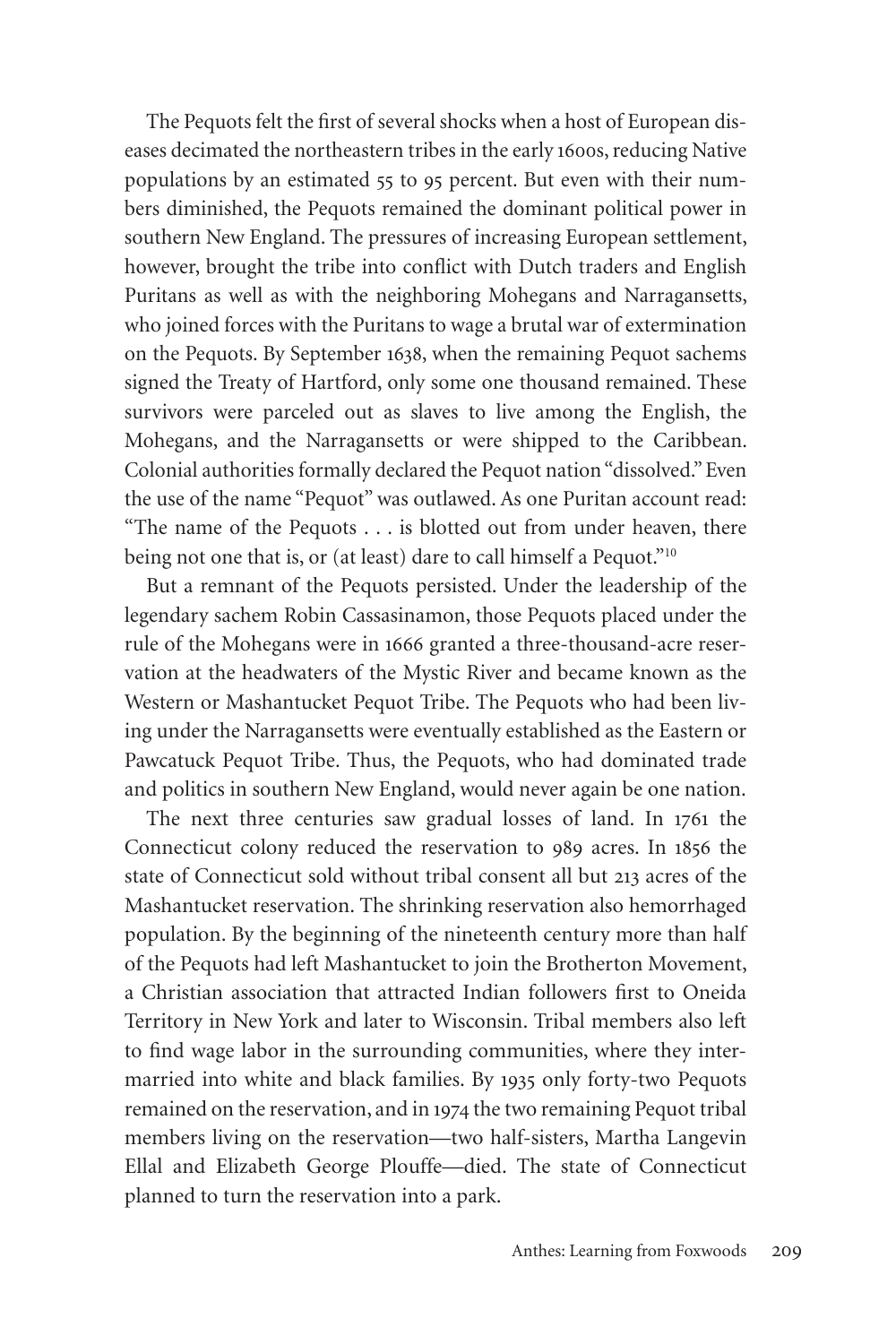Plouffe's descendents, led by her grandson Richard "Skip" Hayward, quickly mounted an effort to save the reservation. With the assistance of the Native American Rights Fund and following recent precedents established by the Penobscot and Passamaquoddy Indians of Maine, the Pequots successfully petitioned for remuneration for lands lost due to bad-faith actions by the state of Connecticut. Under the Mashantucket Pequot Indian Land Claims Settlement Act, signed by President Reagan in 1983, the tribe recovered lands that had been illegally sold in 1856 and was formally granted federal recognition. The swampy reservation as yet had no roads or permanent housing to speak of, and the few development schemes launched by Hayward, now tribal chairman (the harvesting of firewood, maple syrup production, a hydroponic greenhouse, a hog farm, and a pizza restaurant), had barely moved the tribe beyond a subsistence level. However, the tribe's new status as a federally recognized Indian nation made it possible for the Pequots to open a highstakes bingo hall in 1986, and in 1992, the quincentennial of Columbus's "discovery" of the New World, Foxwoods Casino opened its doors to capacity crowds. It has not closed since.

On the Mashantucket Pequot reservation casino revenues have enabled the tribe to build a modern liberal social-welfare state complete with cradle to grave services, including health and child care; police and fire departments; housing in a comfortable, gated, suburban compound; annual stipends and tuition from kindergarten through graduate school for the approximately eight hundred tribal members; seven-figure salaries for tribal council members; a public relations office; and a full-time staff of Washington lobbyists. Casino profits have also underwritten the construction of the 193-million-dollar Mashantucket Pequot Museum and Research Center, opened in 1998. At 308,000 square feet, the museum is the largest Native American museum in the world. It has attracted more than 1.5 million visitors since opening in 1998, and it marshals an impressive array of state-of-the-art multimedia technologies. Drawing from ongoing archaeological and ethnohistorical projects, the museum links the contemporary Pequots to the histories of Native Americans in general and to the historical Pequots in particular.

### citizenship and representation

It is tempting to read Foxwoods solely as a means to an end—an economic engine that plays to the tourists to enable the more serious work of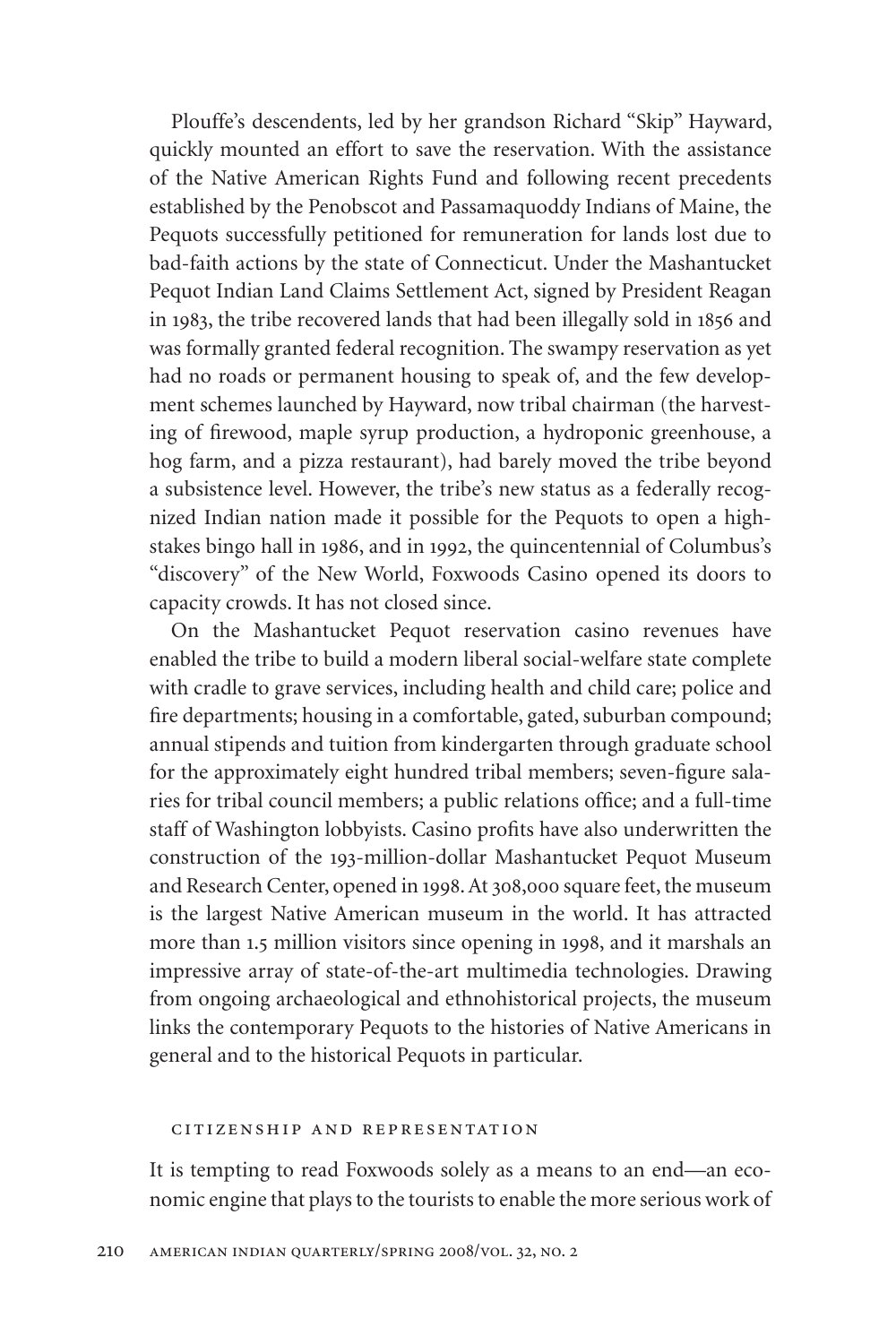nation building and the projects undertaken at the museum and research center and by the tribal council on behalf of the tribe. However, as recent commentators have noted, the casino is not just the engine of Pequot sovereignty but its most public expression. The casino embodies the modernity of the tribe and the ease and fluidity with which the Pequots navigate the waters of the contemporary service industry.Anthropologist John Bodinger de Uriarte describes the casino and museum as "integral parts of a nation-building effort, parts that provide legitimate symbolic capital for narratives of historical and essential continuity." He argues that while representations at Mashantucket are bifurcated (the casino trades in popular images and experiences, while the museum establishes an unbroken line of continuity from the Ice Age to the current moment of Pequot tribal resurgence), the two sites are "counterindicative and countersupporting industries that generate both material and symbolic capital."11 As museum visitors are often guests of the casino and resort (a shuttle bus runs regularly between them), the two complexes should be understood to function together as institutions for nation building and the representation of Pequot nationhood. Moreover, cultural critic Mary Lawlor has cautioned against "compartmentalizing" the functions performed by the casino and museum, arguing that both contain popular "immersive" experiences that draw from "Pequot history and sense of place."12

If the central project for Foxwoods and the Mashantucket Pequot Museum is the definition, re-creation, and representation of history and experience, my waitress's recitation of the commonly held belief that the Pequots were "wiped out" speaks to the urgency of the task. But how, exactly, are Pequot identity and nationhood represented? In particular, two spectacular elements of the museum leave the most lasting impressions on most museum viewers. First is the 22,000-square-foot "immersion environment," a life-size diorama of a sixteenth-century Pequot village on the eve of European contact that draws on the findings of the tribally funded Mashantucket Pequot Ethnohistory Project. Second is a thirty-minute-long 70 mm film entitled *The Witness*, which is shown in two widescreen theaters.With B-movie bluster, *The Witness* recounts the history of the Pequot War and the 1637 attack on Mystic fort by English colonists and their Mohegan and Narragansett allies during which some six hundred Pequots were massacred. The film's foregrounding of oral history (in the film the actors speak Passamaquoddy, a related Eastern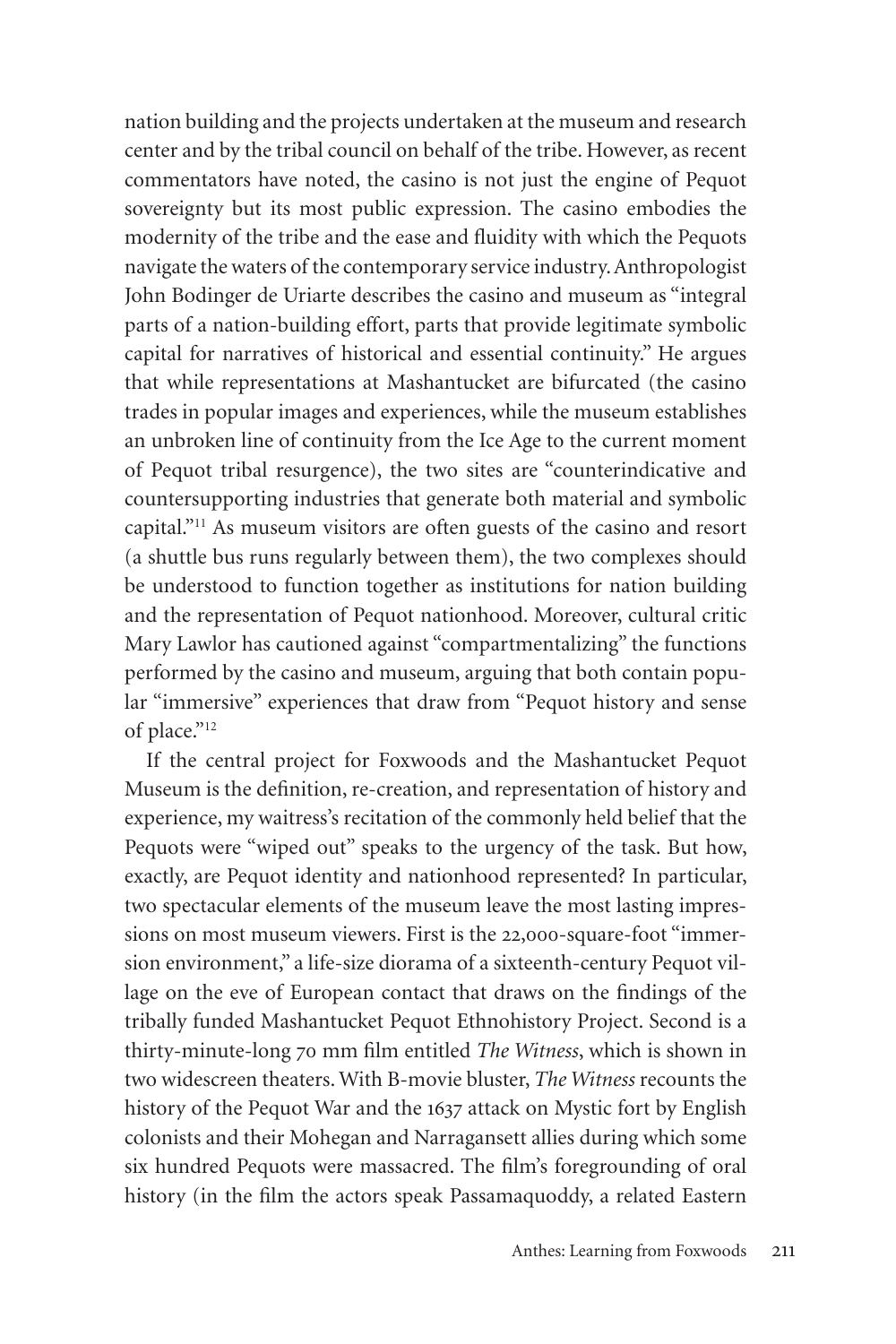Algonquian language that stands in for the lost Pequot) and the rejoinder to "remember the story" place the narrative of destruction and dispersal of the Pequots at the center of contemporary Pequot identity. The museum, like the film, places the origins of the tribe in an authentic past and tells a familiar if tragic tale of murder and dispossession. In the museum the Mashantucket Pequots are represented as a nation returning from dispersal to reclaim an ancestral homeland. The Pequots first split with the Mohegans around the time of first contact with the Dutch and English and were again divided and reconstituted in the years following the Pequot War, when the tribe was split into the Eastern, or Pawcatuck, and Western, or Mashantucket, Pequot tribes.

This is not to say, as have some political foes, that the Mashantucket Pequots' claim to tribal status is spurious.<sup>13</sup> In the museum, however, representations of Pequot heritage labor to obviate this contradiction between an essential and a (re)constructed Pequot identity. Tragically, much of traditional Pequot culture has been lost. The museum itself houses very few historic Pequot artifacts, featuring instead interpretive galleries devoted to the geology and climatology of the region, the early years of the reservation, the federal recognition process, the development of the reservation, and the present-day economic enterprises of the Mashantucket Pequots. As Lawlor writes, "The formation of a functioning Pequot polity out of the present-day's heterogeneous experience calls for the assertion of a cultural essence that can serve as a backdrop, a protean core form on which contemporary identity formations can presume to draw their terms." The narrative of tribal origins, massacre, persecution, and revitalization "represents the tribe as a distinct, historic entity with a stable core of being."<sup>14</sup>

The casino may seem an unlikely national symbol. However, the Pequots worked closely with the design firm to ensure that their casino would be an appropriate symbol of the tribe and its history. A number of motifs were designed to function as references to Mashantucket Pequot tribal history and the experience of dispersal and revitalization, embodying Pequot claims to legitimacy and politically sovereign status. The most clear is the Mashantucket Pequot tribal seal, which is featured above the entrance to Great Cedar lodge and inside the lobby. The seal, which depicts a tree to represent Mashantucket, the "much wooded land," sachem Robin Cassasinamon's symbol, and the fox, which represents the Pequots as the vigilant "fox people," is present throughout the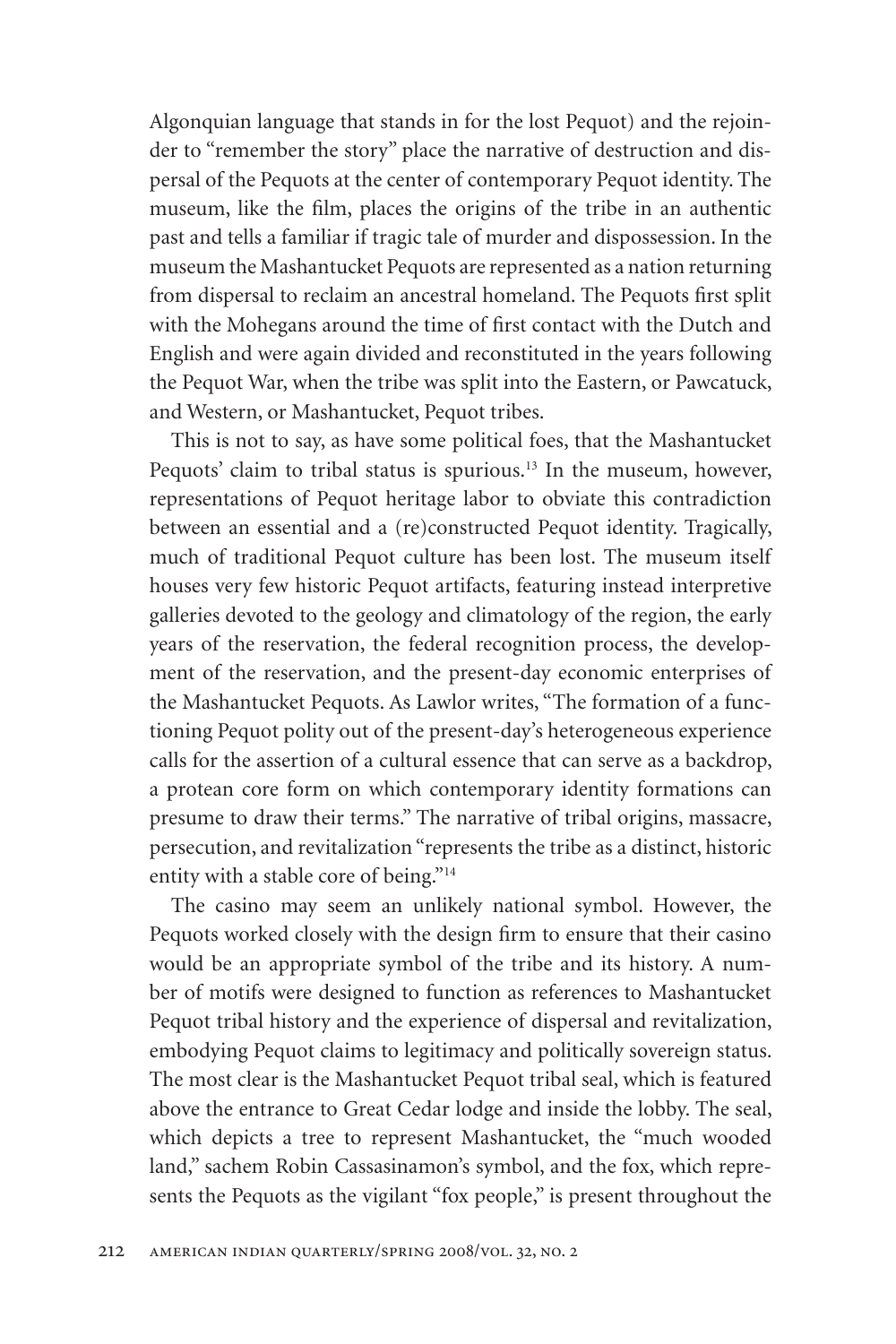resort on everything from cocktail napkins to hotel room key cards and is echoed in a mural depicting the outstretched branches of a tree in the Grand Pequot lobby and on the guest-room furniture.

Other motifs and design choices operate as a subtle iconography of Pequot endurance, functioning as what James C. Scott describes as a "hidden transcript" or a "critique of power spoken behind the back of the dominant."15 The teal and violet color scheme, although a popular palette for non-Native shopping malls in the late 1980s and early 1990s, was in fact chosen for its resemblance to the wampum that was so central to Pequot regional power in the emerging global system of the seventeenth century. (Wampum is also used metaphorically as the basis for the casino's rewards program.) Other predominant colors navy blue and copper—relate to the tribe's connection to the sea and the metal used by the tribe before European contact. Multiple references to nature are also specific references to the local landscape, and efforts were made to bring the landscape of the reservation into the interior spaces of the casino. Representations of wildlife were chosen for their regional importance, and the many artificial trees are actually copies of the maple, pine, and cedar trees that predominate in the Mashantucket woods. Moreover, what seems to be a stereotypical New England Main Street can also be read as a historical acknowledgment of the fact that the Pequots existed as a dispersed people ("out waiting," to use Kiowa novelist N. Scott Momaday's phrase), living for three and a half centuries among their black and white neighbors in the towns and villages of central Connecticut.16 And finally, perhaps the most poignant of these design motifs is a stylized floral pattern, usually in stained glass, that can be found throughout the casino and resort. This pattern represents the Mast Swamp rhododendron, which grows abundantly in the swamps of eastern Connecticut.17 The Mast Swamp rhododendron is famous for its blood-colored heart, which local folklore attributes to the blood spilled when a remnant of the Pequots were massacred by soldiers from the Massachusetts Colony in the swamp at Cuppacommock, where they had taken shelter under the leadership of a Pequot named Puttaquapouck after the Pequot War of 1637. Before he was slain, Puttaquapouck was said to have uttered a curse, declaring that "the golden hearts of the Cupacommack rhododendrons would turn to blood as a perpetual reproach."18

Previous commentators, however, have failed to adequately note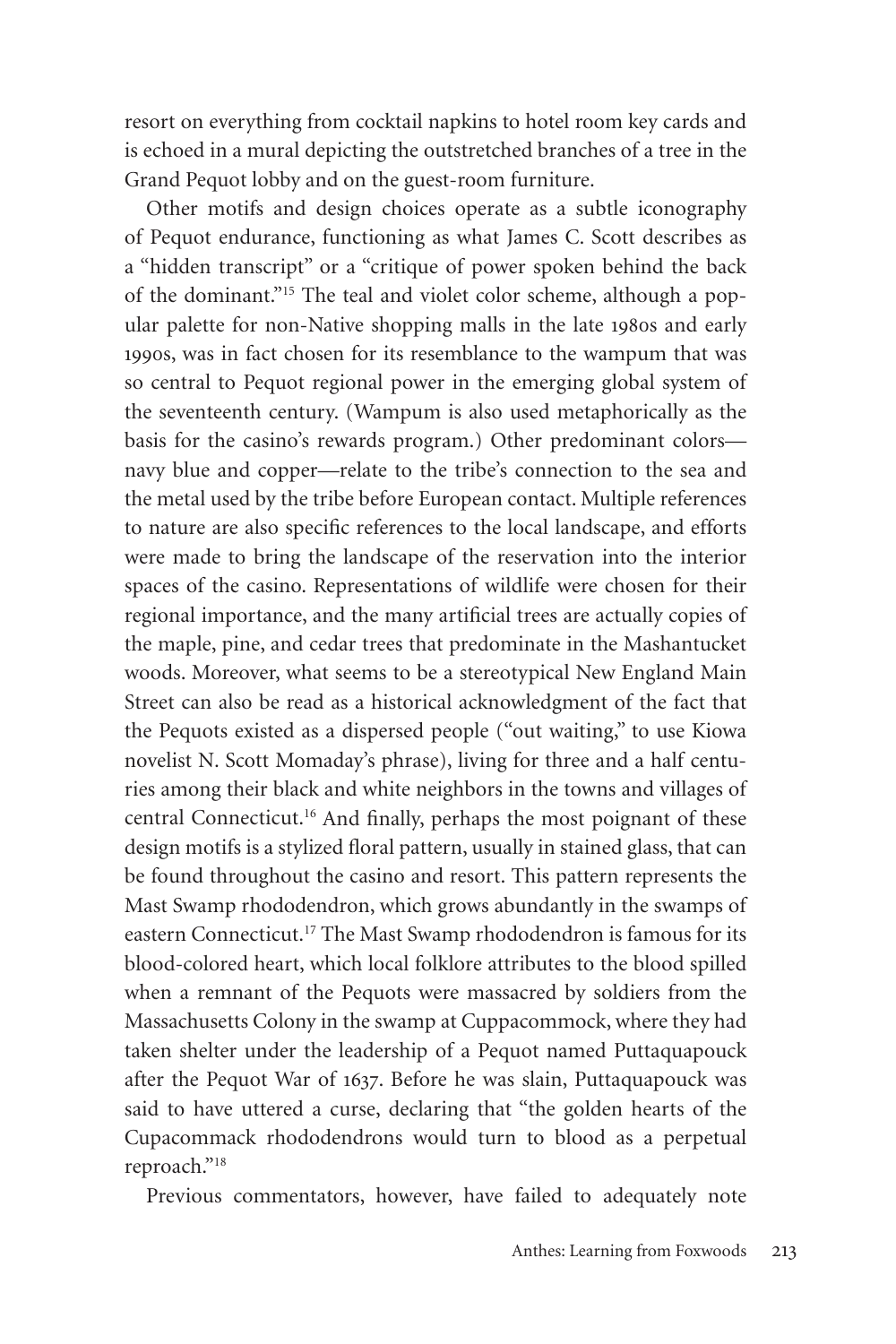that the museum and casino address multiple audiences or interpretive communities—non-Pequot gamblers and tourists and the Pequots themselves are each addressed by representations of tribal history and experience. I suggest, then, that representations of Pequot nationhood at the casino and museum be understood as signifying on two levels. The first level, based on the popular, Pan-Indian images directed at non-Pequots, appears to confirm dominant historical narratives and includes, for example, the goods on offer in the Foxwoods shopping galleria and the *Rainmaker*, which represents the Indian as authentic primitive *and* as a claim to an abiding Pequot sovereignty. For the non-Pequot tourist or skeptical New Englander who may need to be disabused of the popular perception that the Pequots are "extinct" and that the contemporary Pequots are mere pretenders, such representations of Native American culture and identity generally—and Pequot history and experience specifically—represent and reinforce the outcome of the 1983 Mashantucket Pequot Indian Land Claims Settlement Act, which affirmed the sovereign status of the Mashantucket Pequot Tribal Nation. A second register, the point of which may be overlooked by the gambler or tourist, hails an imagined Pequot subject. As Stuart Hall has written, "Heritage is a discursive practice. It is one of the ways in which the nation slowly constructs for itself a sort of collective social memory."19 For the Pequots, the casino and museum function in Hall's sense as educative state institutions, consolidating and instilling a sense of heritage and citizenship.The need for educative institutions and an iconography of Pequot nationhood is acute, because the overwhelming majority of the Mashantucket Pequots are relative newcomers, having applied for tribal membership in the three decades since the nadir of the tribe in 1975 and since the Settlement Act of 1983, which marked the beginning of Pequot revitalization. This fact is apparent in a series of photographic portraits by Kwagiutl contemporary artist David Neel that point up the racial diversity of the contemporary Pequot tribe. Growing tribal enrollment numbers have highlighted the need for educative projects to instill a sense of Pequot identity because of the multiethnic makeup of the tribe and the lack of a living Pequot tradition (the tribe's archaeology and ethnohistory projects began in 1983, the year of federal recognition and before the bingo room/casino began).<sup>20</sup> Indeed, except for children, Mashantucket Pequots are made, not born—to paraphrase Werner Sollors, they are Pequot by consent rather than descent. The modernity and diversity of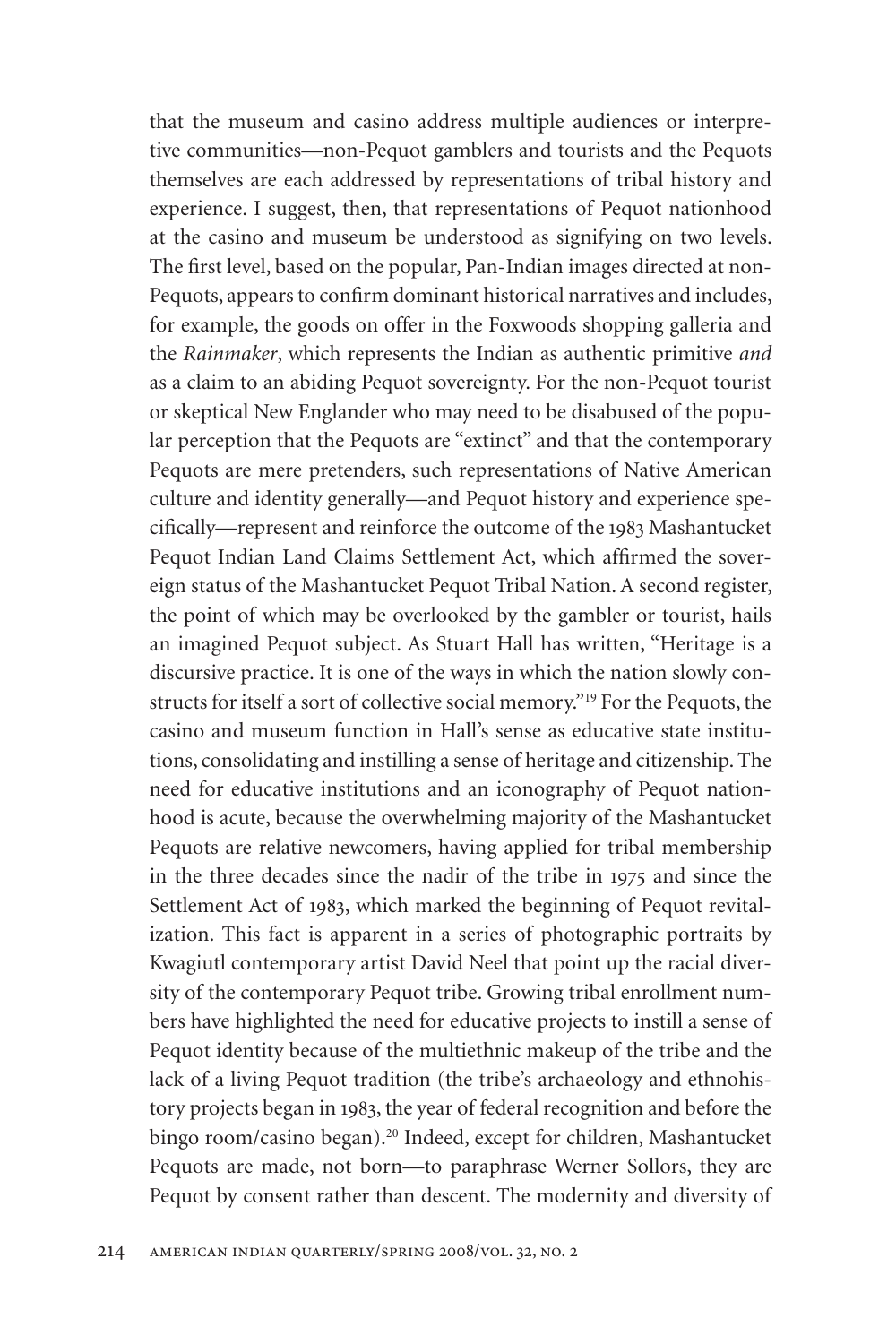the Pequots notwithstanding, however, tribal members are not hailed as *naturalized* citizens but as *natural* citizens. Tribal identity—reckoned through lines of familial descent—is represented in fundamental terms. While James Clifford and others have argued that contemporary indigenous identity is best understood as "a nexus of relations and transactions actively engaging a subject" amidst a rapidly growing, multiethnic tribal community, citizenship is not represented as civic (i.e., a matter of ideological affinity) but essential, genetic.<sup>21</sup> However, when the Pequots are represented in terms of emplacement on a specific southern New England landscape and an unbroken family lineage, the narrative fails to account for the experience of dispersal and the multiethnic reality of the contemporary Pequot tribal citizenship. Contemporary Pequot identity might be understood, rather, not as some irreducible core of essential and fundamental peoplehood that has endured from prehistoric times to the present but as a nation formed through a narrative of displacement and diaspora, as the contemporary tribal citizens relearn and retell the story of the tribe's massacre, dispossession, and revitalization.<sup>22</sup>

Foxwoods Resort and Casino and the Mashantucket Pequot Museum might be seen, then, to figure important questions about how and for whom the continuity of culture is embodied and represented in an era of global capitalism and by a people for whom traditional symbols of nationhood have been all but obliterated. For the Pequot, the excavation and exhibition of authentic artifacts or the performance of timehonored traditional practices that would vouch for the unbroken connection between past and present is out of the question, as the colonial experience of destruction and dispersal forever altered—indeed created—the Mashantucket Pequot nation. At Foxwoods, a twelve-foot-tall plastic Indian in a forest of artificial flora and fauna in a multi-billiondollar gaming enterprise is the authentic expression of a nation that has endured. The modern Pequot nation as such is a product of a history of destruction and dispersal, and the display of what seems impermanent—even inauthentic—may speak most eloquently of that history of loss and redemption.

### notes

This essay is drawn from presentations delivered at (Im)permanence: Cultures in/out of Time, a conference organized by the Center for the Arts in Society at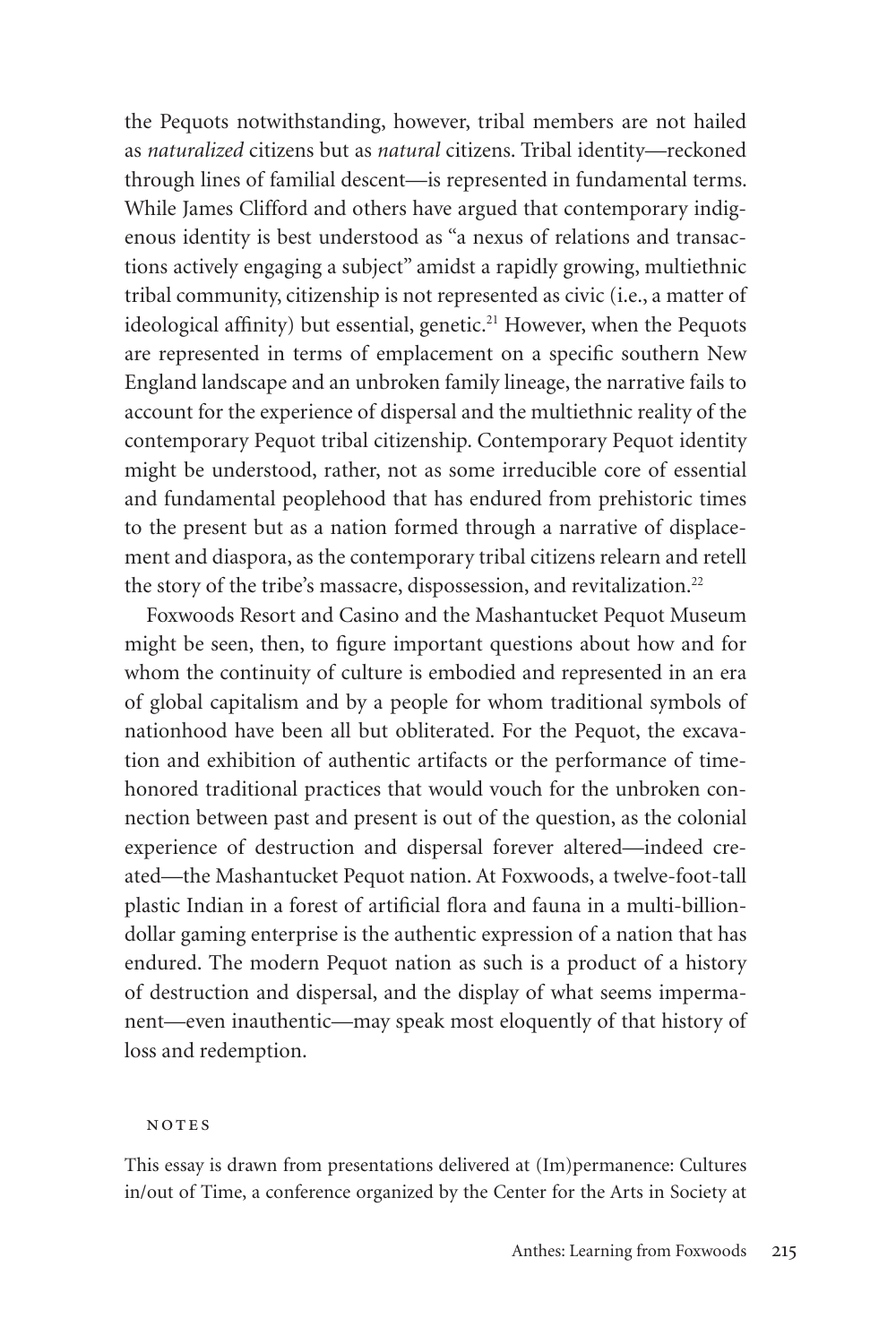Carnegie Mellon University, Pittsburgh, Pennsylvania, October 13–16, 2005, and the Native American Art Studies Association conference in Scottsdale, Arizona, October 26–29, 2005.I thank Erika Doss,Charlotte Townsend-Gault,Janet Berlo, Kate Morris, Katherine Lewis, and Sarah Brouillette for their comments and Bruce MacDonald of the Mashantucket Pequot Tribal Public Relations Office.

1. For analysis of the Indian Gaming Regulatory Act see W. Dale Mason, *Indian Gaming: Tribal Sovereignty and American Politics* (Norman: University of Oklahoma Press, 2000). See also the recent phenomenon of impoverished cities and states contracting with Native American tribes to operate casinos on nonreservation lands, for example, the Seneca Niagara Casino, operated by the Seneca Nation in Niagara Falls, New York, and the Greektown Casino in Detroit, Michigan, operated by the Sault Ste. Marie Tribe of Chippewa Indians.Architect Michael Sorkin notes that this is an ironic reversal, as economically unviable reservation land is transformed into valuable real estate and becomes a regional economic boon ("Container Riff," in *Some Assembly Required* [Minneapolis: University of Minnesota Press, 2001], 185–90).

2. National Indian Gaming Commission Annual Report 2004, http://www .nigc.gov (accessed November 28, 2007).

3. Gilles Deleuze and Félix Guattari, *A Thousand Plateaus: Capitalism and Schizophrenia*, trans. Brian Massumi (Minneapolis: University of Minnesota Press, 1987).

4. Gerald R. McMaster,"Towards an Aboriginal Art History," in *Native American Art in the Twentieth Century: Makers, Meanings, Histories*, ed. W. Jackson Rushing III (New York: Routledge, 1999), 85.

5. For accounts of the Pequots and Foxwoods Casino see Jeff Benedict, *Without Reservation: How a Controversial Indian Tribe Rose to Power and Built the World's Largest Casino* (New York: Harper Collins, 2000) and Kim Eisler, *Revenge of the Pequots: How a Small Native American Tribe Created the World's Most Profitable Casino* (New York: Simon & Schuster, 2001). For academic studies see John J. Bodinger de Uriarte, "Imagining the Nation with House Odds: Representing American Indian Identity at Mashantucket," *Ethnohistory* 50, no. 3 (2003): 549–65; Leda Cooks, "Warriors, Wampum, Gaming, and Glitter: Foxwoods Casino and the Re-Presentation of (Post)Modern Native Identity," in *Readings in Cultural Contexts*, ed.Judith N. Martin, Thomas K. Nakayama, and Lisa A. Flores (Mountain View, CA: Mayfield Publishing Company, 1998), 226–35; Celeste C. Lacroix, "Wealth, Power, and Identity: A Critical Reading of Competing Discourses about the Mashantucket Pequots and Foxwoods" (Ph.D. dissertation, Ohio University, 1999); and Mary Lawlor, "Identity at Mashantucket," *American Quarterly* 57, no. 1 (2005): 153–77. For general histories of the Pequots see Laurence M. Hauptman and James D. Wherry, eds., *The Pequots in Southern New*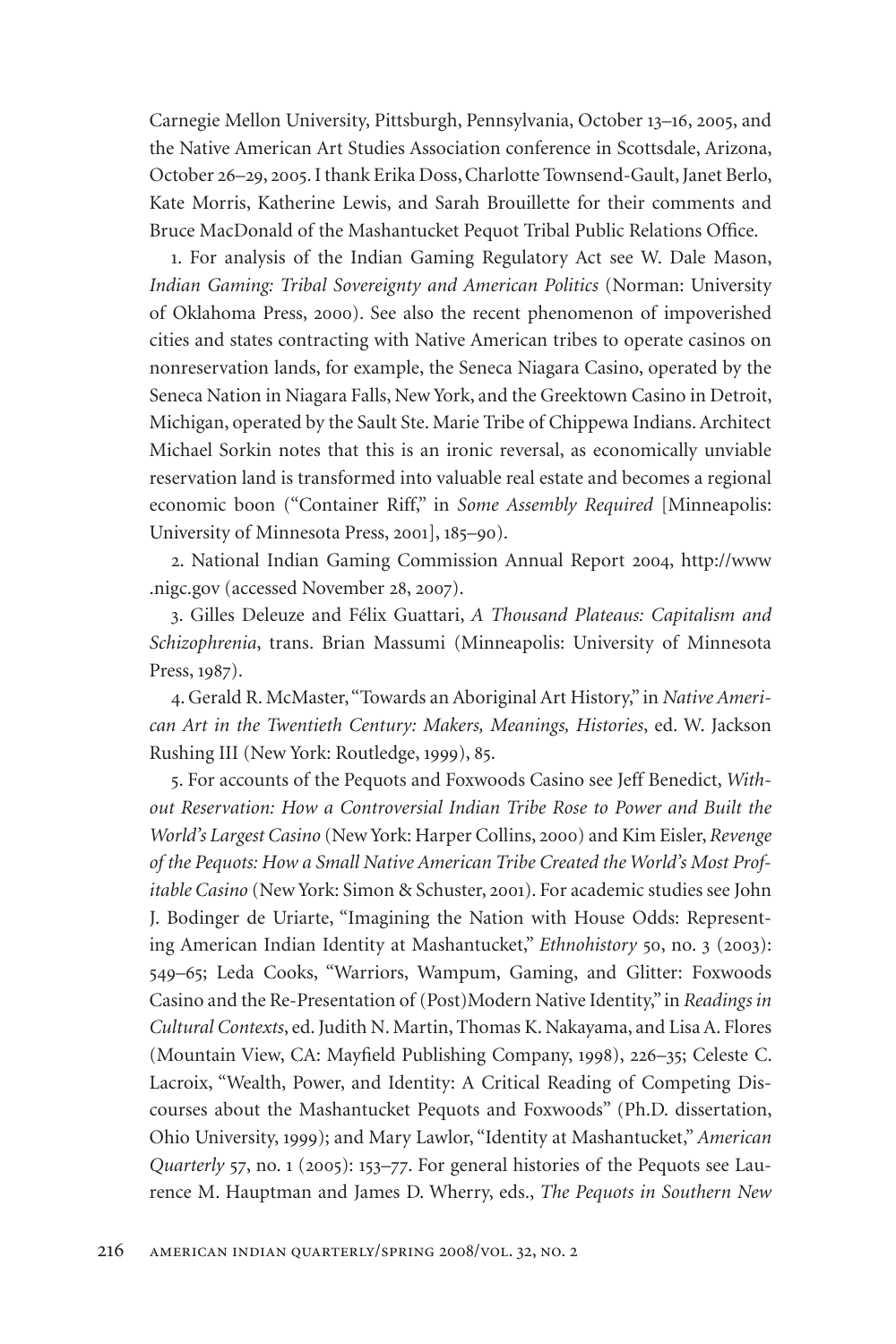*England: The Fall and Rise of an American Indian Nation* (Norman: University of Oklahoma Press, 1990).

6. Karen Florin, "NLRB: Federal Labor Laws Apply on Reservations Decision Allows Casino Employees to Join Unions; Challenge Expected," *New London Day*, June 8, 2004.

7. Benedict, *Without Reservation*.

8. These costumes have since been abandoned in favor of less-distinctive uniforms.

9. Benedict, *Without Reservation*.

10. Laurence M. Hauptman, "The Pequot War and Its Legacies," in Hauptman and Wherry, *The Pequots in Southern New England*, 67–80.

11. Bodinger de Uriarte, "Imagining the Nation," 554, 557.

12. Lawlor, "Identity," 168–71.

13.This is a common theme in popular accounts of the Mashantucket Pequots' successful bid for federal recognition and the financial success of Foxwoods (see Benedict, *Without Reservation*). For an alternative perspective on the complexities of contemporary Native American identity and a useful comparison and discussion of why historical continuity is particularly elusive vis-à-vis New England tribes see James Clifford, "Identity at Mashpee," in *The Predicament of Culture: Twentieth-Century Ethnography, Literature, and Art* (Cambridge, MA: Harvard University Press, 1988), 277–346.

14. Lawlor, "Identity," 161, 166.

15. James C. Scott, *Domination and the Arts of Resistance: Hidden Transcripts* (New Haven, CT: Yale University Press, 1990), xii.

16. The concept of "outwaiting" is a central motif in Native American studies. As Kiowa novelist N. Scott Momaday writes of contemporary Native American communities, "They have assumed the names and gestures of their enemies, but have held on to their own, secret souls; and in this there is a resistance and an overcoming, a long outwaiting" (*House Made of Dawn* [New York: Harper and Row, 1968], 58).

17. A different species of rhododendron is featured prominently in the landscaping around the casino and resort.

18. Quoted in William M. Simmons, "The Mystic Voice: Pequot Folklore from the Seventeenth Century to the Present," in Hauptman and Wherry, *The Pequots in Southern New England*, 151.

19. Stuart Hall,"Whose Heritage? Un-settling 'The Heritage,'Re-imagining the Post-Nation," in *The Third Text Reader on Art, Culture, and Theory*, ed. Rasheed Araeen, Sean Cubitt, and Ziauddin Sardar (London: Continuum, 2002), 74.

20. Lawlor, "Identity," 156.

21. Clifford, "Identity at Mashpee," 334; also quoted in Lawlor, "Identity," 158.

22. On diaspora see Daniel Boyarin and Jonathan Boyarin, "Diaspora: Gener-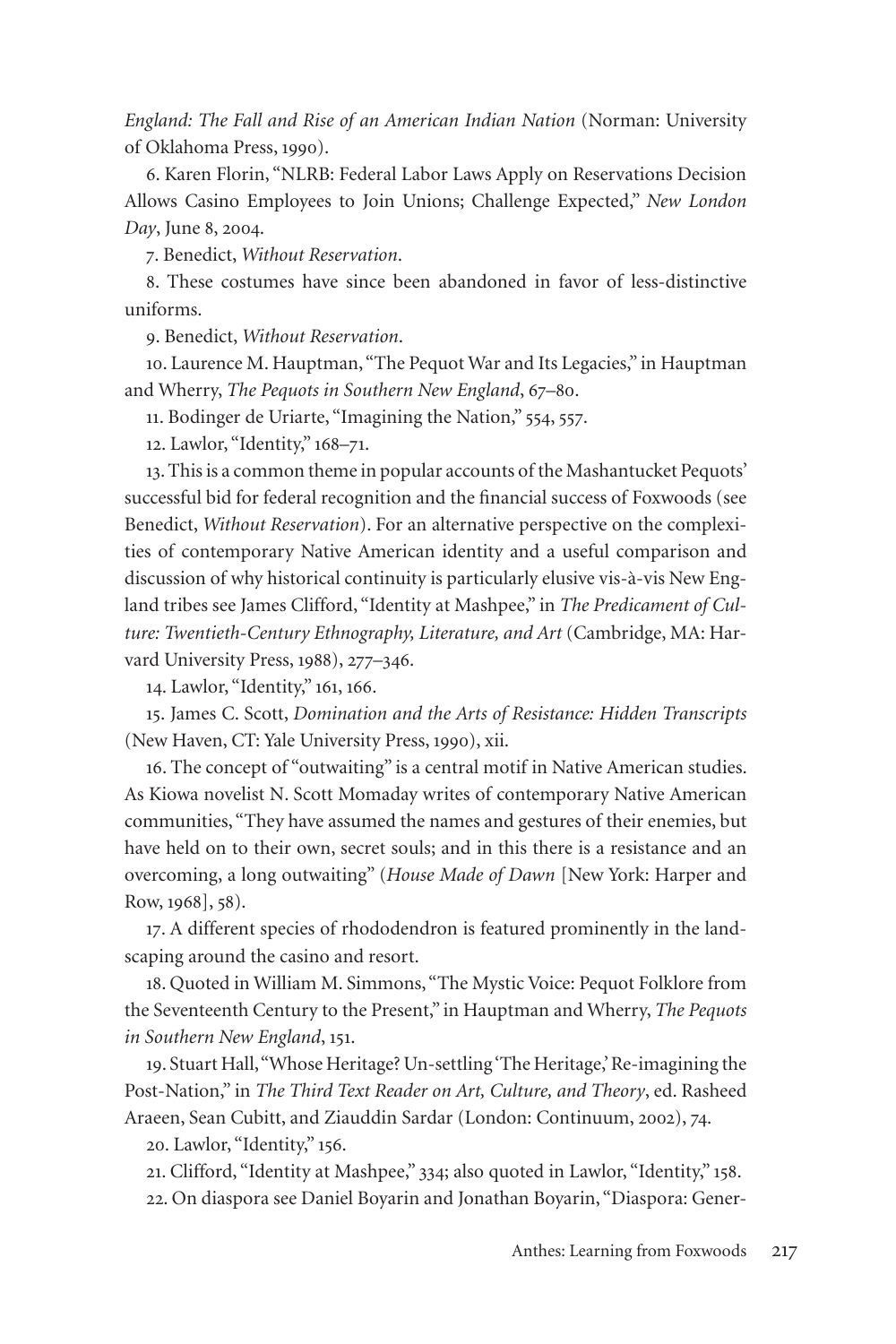ational Ground of Jewish Identity,"*Critical Inquiry* 19, no. 4 (1993): 693–725; and James Clifford, "Diasporas," in *Routes: Travel and Translation in the Late Twentieth Century* (Cambridge, MA: Harvard University Press, 1997), 244–77. Indeed, as if to acknowledge the historical, genealogical, and geographic problematics of contemporary Indian identity, in 1997 the Pequots eliminated the notion of "blood quotient" as a requirement of tribal citizenship.